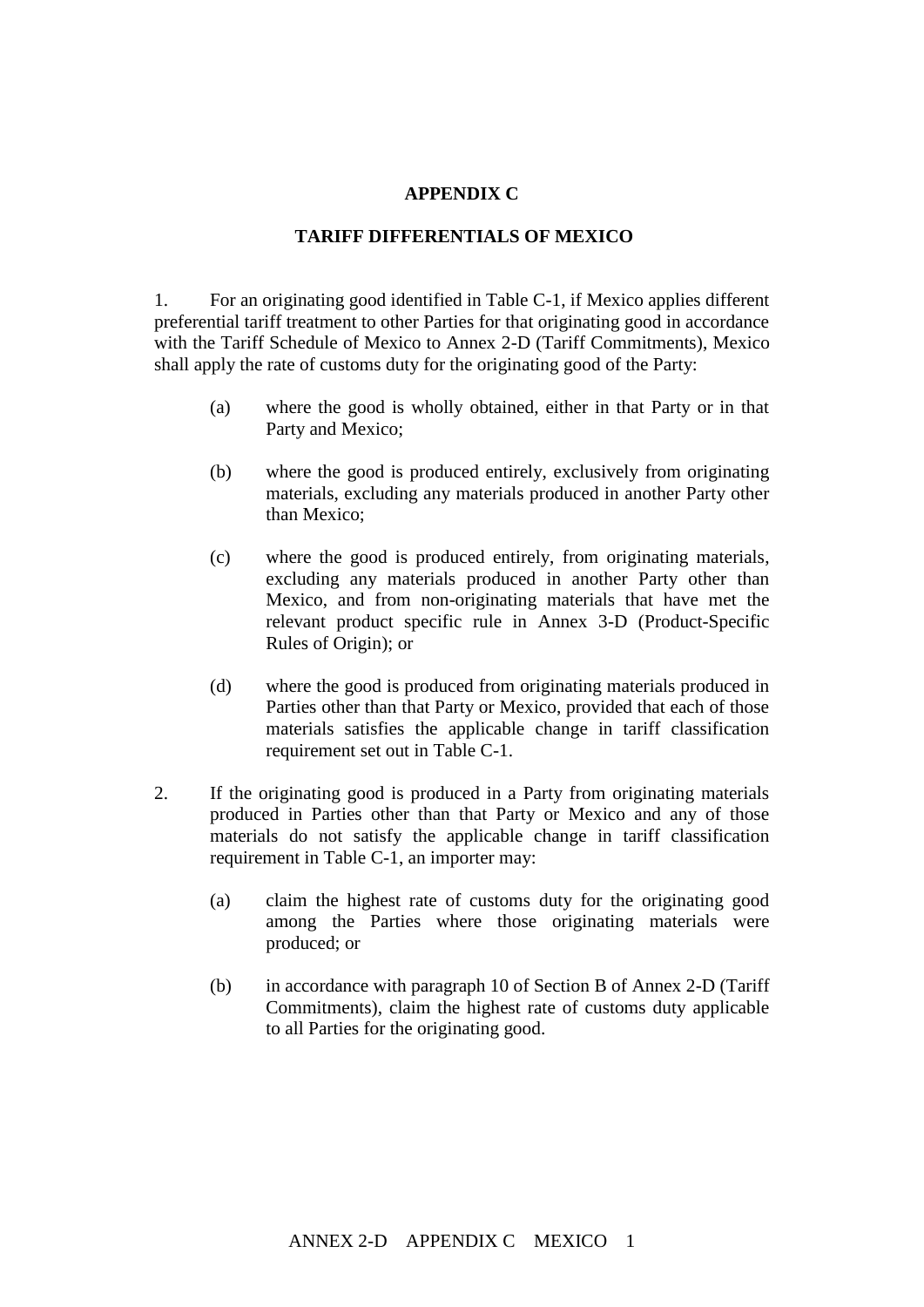| <b>Table C-1</b> |  |  |  |  |
|------------------|--|--|--|--|
|------------------|--|--|--|--|

| <b>HS2012</b> | <b>Description</b>                                                                                                                                                  | <b>Change in tariff classification</b><br>requirement            |
|---------------|---------------------------------------------------------------------------------------------------------------------------------------------------------------------|------------------------------------------------------------------|
| 8701.20.01    | Road tractors for semi-trailers,<br>excluding those of Tariff item<br>8701.20.02.                                                                                   | A change from any other<br>heading, except from heading<br>87.06 |
| 8702.10.01    | With body mounted on chassis,<br>excluding those of Tariff items<br>8702.10.03 and 8702.10.05.                                                                      | A change from any other<br>heading, except from heading<br>87.06 |
| 8702.10.02    | With integral body, excluding those<br>of Tariff items 8702.10.04 and<br>8702.10.05.                                                                                | A change from any other<br>heading, except from heading<br>87.06 |
| 8702.10.03    | Designed for the transportation of 16<br>or more persons, including the driver,<br>with body mounted on a chassis,<br>excluding those of Tariff item<br>8702.10.05. | A change from any other<br>heading, except from heading<br>87.06 |
| 8702.10.04    | Designed for the transportation of 16<br>or more persons, including the driver,<br>with unit body, excluding those of<br>Tariff item 8702.10.05.                    | A change from any other<br>heading, except from heading<br>87.06 |
| 8702.90.02    | With body mounted on chassis,<br>excluding those of Tariff items<br>8702.90.04 and 8702.90.06.                                                                      | A change from any other<br>heading, except from heading<br>87.06 |
| 8702.90.03    | With body mounted on chassis,<br>excluding those of Tariff items<br>8702.90.05 and 8702.90.06.                                                                      | A change from any other<br>heading, except from heading<br>87.06 |
| 8702.90.04    | Designed for the transportation of 16<br>or more persons, including the driver,<br>with body mounted on a chassis,<br>excluding those of Tariff item<br>8702.90.06. | A change from any other<br>heading, except from heading<br>87.06 |
|               | 8702.90.05 Designed for the transportation of 16<br>or more persons, including the driver,<br>with unit body, excluding those of<br>Tariff item 8702.90.06.         | A change from any other<br>heading, except from heading<br>87.06 |
| 8704.22.01    | Scum carriers, excluded for the<br>gathering of domestic garbage.                                                                                                   | A change from any other<br>heading, except from heading<br>87.06 |
| 8704.22.04    | Of a gross vehicle weight exceeding<br>7,257 kg but not exceeding 8,845 kg,<br>excluding those of Tariff item<br>8704.22.07.                                        | A change from any other<br>heading, except from heading<br>87.06 |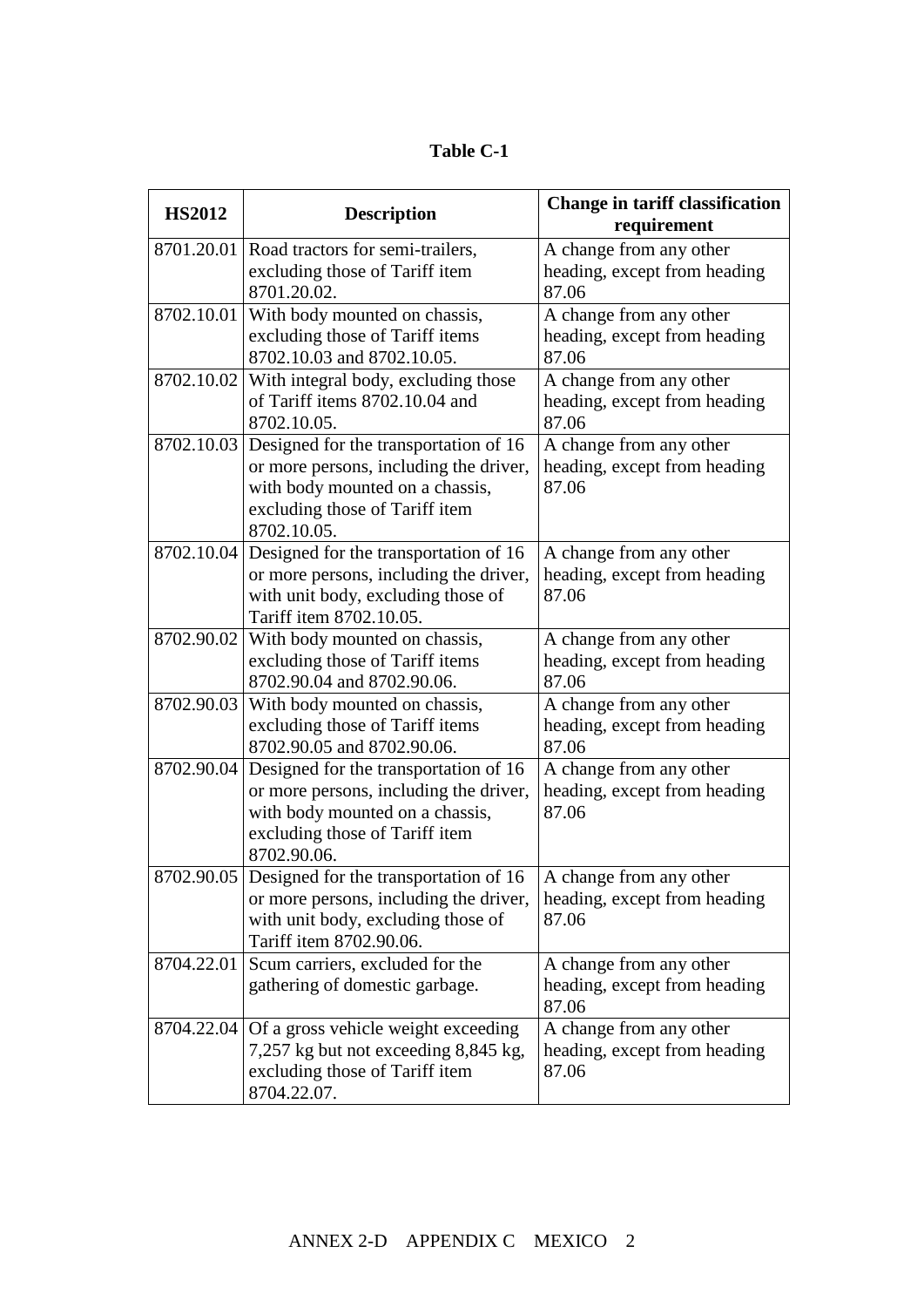|            | 8704.22.05 Of a gross vehicle weight exceeding<br>8,845 kg but not exceeding 11,793<br>kg, excluding those of Tariff item<br>8704.22.07.    | A change from any other<br>heading, except from heading<br>87.06 |  |
|------------|---------------------------------------------------------------------------------------------------------------------------------------------|------------------------------------------------------------------|--|
|            | $8704.22.06$ Of a gross vehicle weight exceeding<br>11,793 kg but not exceeding 14,968<br>kg, excluding those of Tariff item<br>8704.22.07. | A change from any other<br>heading, except from heading<br>87.06 |  |
| 8704.22.99 | Other.                                                                                                                                      | A change from any other<br>heading, except from heading<br>87.06 |  |
|            | 8704.23.01 Scum carriers.                                                                                                                   | A change from any other<br>heading, except from heading<br>87.06 |  |
| 8704.23.99 | Other.                                                                                                                                      | A change from any other<br>heading, except from heading<br>87.06 |  |
| 8704.32.01 | Scum carriers, excluded for the<br>gathering of domestic garbage.                                                                           | A change from any other<br>heading, except from heading<br>87.06 |  |
| 8704.32.04 | Of a gross vehicle weight exceeding<br>7,257 kg but not exceeding 8,845 kg,<br>excluding those of Tariff item<br>8704.32.07.                | A change from any other<br>heading, except from heading<br>87.06 |  |
| 8704.32.05 | Of a gross vehicle weight exceeding<br>8,845 kg but not exceeding 11,793<br>kg, excluding those of Tariff item<br>8704.32.07.               | A change from any other<br>heading, except from heading<br>87.06 |  |
| 8704.32.06 | Of a gross vehicle weight exceeding<br>11,793 kg but not exceeding 14,968<br>kg, excluding those of Tariff item<br>8704.32.07.              | A change from any other<br>heading, except from heading<br>87.06 |  |
| 8704.32.99 | Other.                                                                                                                                      | A change from any other<br>heading, except from heading<br>87.06 |  |
|            | 8704.90.01 Powered by electric motor.                                                                                                       | A change from any other<br>heading, except from heading<br>87.06 |  |
| 8704.90.99 | Other.                                                                                                                                      | A change from any other<br>heading, except from heading<br>87.06 |  |
| 8705.20.01 | With perforation hydraulic equipment<br>dedicated to the supply programs of<br>drinkable water in the rural<br>environment.                 | A change from any other<br>heading, except from heading<br>87.06 |  |